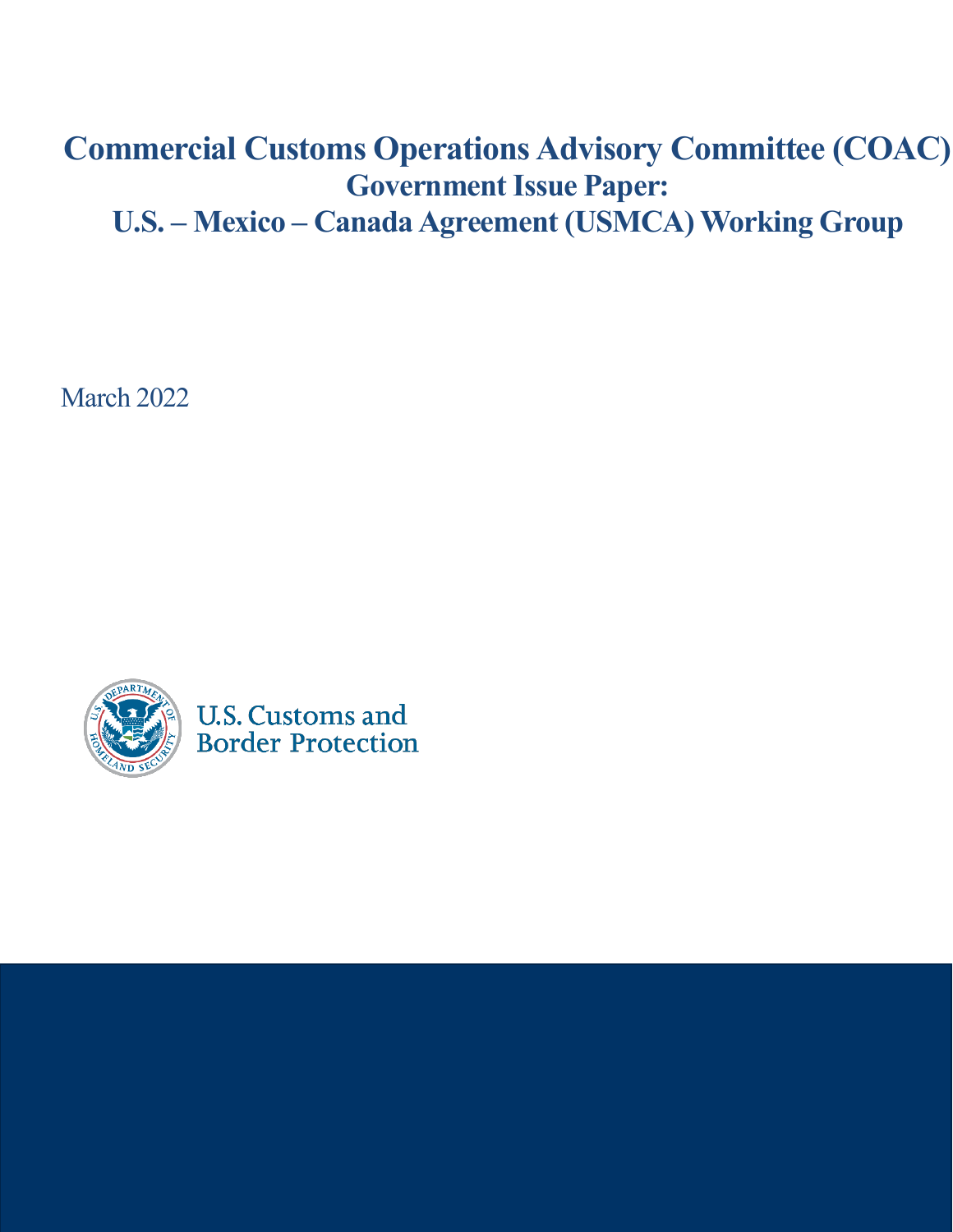## **U.S. – MEXICO – CANADA AGREEMENT (USMCA) Working Group**

March 2022

**Action Required:** Informational

#### **Background:**

- The U.S.–Mexico–Canada Agreement (USMCA) entered into force on July 1, 2020, replacing the North American Free Trade Agreement (NAFTA).
- The USMCA preserves the trilateral trade pact established by the twenty-five-year-old NAFTA. The USMCA did not change NAFTA's tariff structure or the zero-tariffs policy on most manufacturing and agricultural goods.
- The USMCA updated developments in technology and trade practices, eased compliance requirements for the Rules of Origin (RoO) and added unique criteria for Automotive RoO.
- The USMCA contains trade facilitation provisions to provide traders with transparency, consistency, and predictability in customs process through additional advanced rulings and publication of regulations, requirements, and fees.
- CBP's Office of Trade launched the USMCA Center to coordinate CBP's efforts to implement the Agreement. The USMCA Center began operations on March 16, 2020, and actively works to coordinate all aspects of CBP's implementation of the Agreement. As a part of this effort, CBP launched a Commercial Operations Advisory Committee (COAC) USMCA Working Group (USMCA WG) to receive recommendations and concerns from the private sector.

## **Issue:**

- The USMCA WG creates opportunities for industry stakeholders to provide input, identify challenges, and engage with CBP on the USMCA implementation.
- The USMCA WG builds upon previous and ongoing COAC, CBP, and interagency efforts; provides focused feedback; and formulates a trade industry report outlining stakeholder concerns relating to the implementation of the USMCA.

## **Current Status:**

- CBP has created numerous compliance guidance resources, including:
	- o Implementing Instructions that were published on June 30, 2020
	- o Implementing Instructions Addendum that was published on January 14, 2021, including provisions from the Consolidated Appropriations Act of 2021 (refunding of merchandise processing fee, treatment of foreign trade zones, and clarification on treatment of used automotive goods).
	- o More than fifty (50) USMCA Fact Sheets and Free Trade Agreement Side-by-Sides that highlight key provision updates and comparison of NAFTA and USMCA.
	- o A CBP.gov USMCA Webpage, a Frequently Asked Questions webpage, informational videos, a ChatBot Search Engine, and the USMCA inbox (USMCA@CBP.DHS.gov).
- CBP has pursued a robust engagement schedule with the private sector on the USMCA, holding approximately 81 trade association briefings and educating more than 8,000 attendees.
- Regulations were published on July 1, 2020 and July 6, 2021. A final set of regulations remain pending.
- CBP has developed a robust partnership with the U.S. Department of Labor Wage and Hour Division (DOL), including weekly meetings, to include policy coordination and working level question and answer sessions to further implementation of the automotive rules of origin.